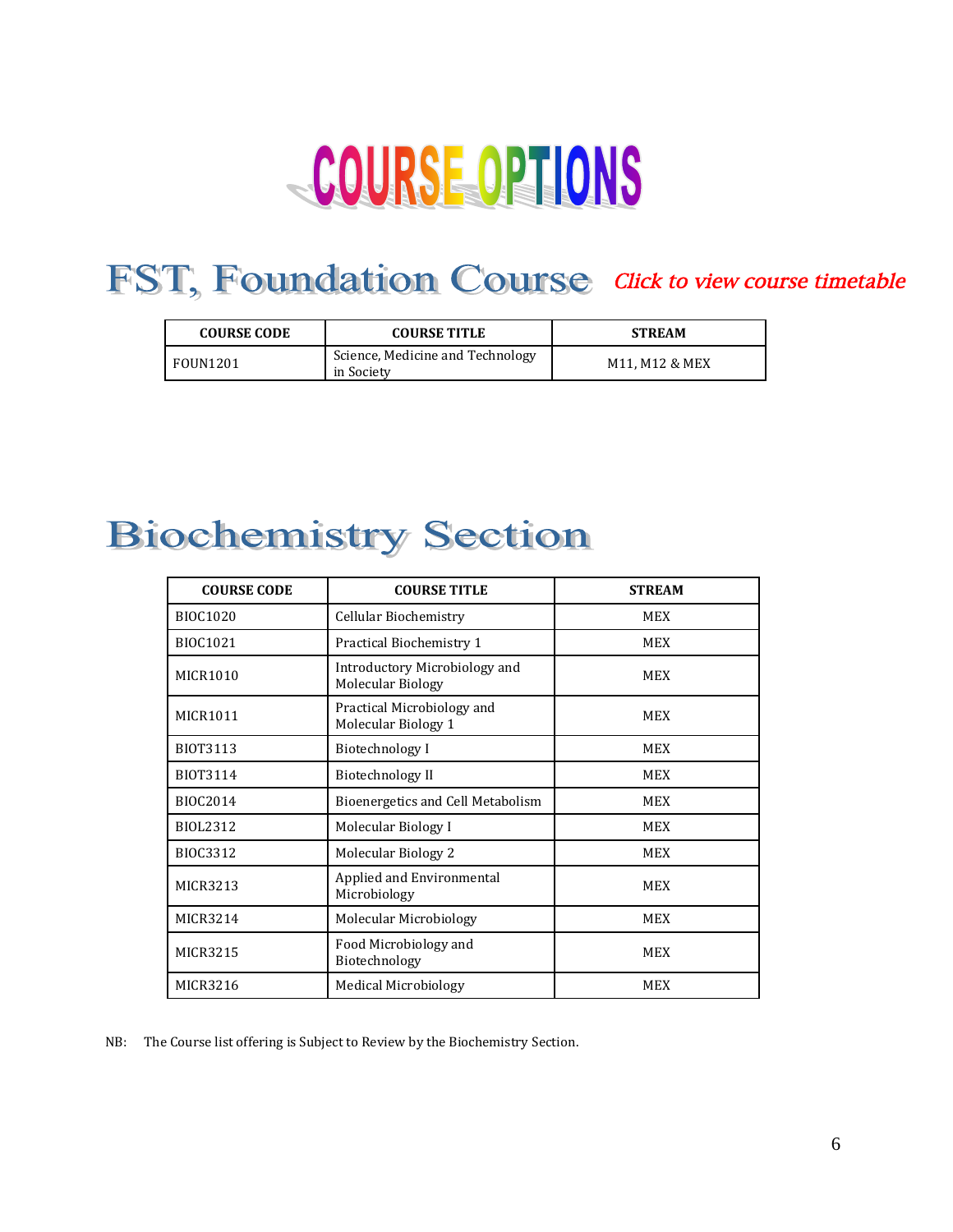# Department of Chemistry

| <b>COURSE CODE</b> | <b>COURSE TITLE</b>                                       | <b>STREAM</b>        |
|--------------------|-----------------------------------------------------------|----------------------|
| <b>CHEM0901</b>    | Preliminary Chemistry A                                   | <b>MLX &amp; MEX</b> |
| <b>CHEM0902</b>    | Preliminary Chemistry B                                   | <b>MLX &amp; MEX</b> |
| CHEM1901           | Introductory Chemistry A                                  | <b>MLX &amp; MEX</b> |
| <b>CHEM1902</b>    | <b>Introductory Chemistry B</b>                           | <b>MLX &amp; MEX</b> |
| <b>CHEM2010</b>    | Chemical Analysis A                                       | <b>M11 &amp; MEX</b> |
| CHEM2110           | Inorganic Chemistry A                                     | <b>MEX</b>           |
| CHEM2210           | Organic Chemistry A                                       | <b>M11 &amp; MEX</b> |
| <b>CHEM2310</b>    | Physical Chemistry A                                      | <b>M11 &amp; MEX</b> |
| CHEM3010           | Chemical Analysis B                                       | <b>MEX</b>           |
| CHEM3110           | Inorganic Chemistry B                                     | <b>MEX</b>           |
| <b>CHEM3210</b>    | Organic Chemistry B                                       | <b>MEX</b>           |
| CHEM3310           | Physical Chemistry B                                      | <b>MEX</b>           |
| CHEM3402           | The Chemical Industries                                   | <b>MEX</b>           |
| CHEM3403           | <b>Chemical Process Principles</b>                        | <b>MEX</b>           |
| <b>CHEM3510</b>    | Food Chemistry I                                          | <b>MEX</b>           |
| CHEM3610           | Marine & Freshwater Chemistry                             | <b>MEX</b>           |
| CHEM3611           | <b>Environmental Chemistry</b><br>Laboratory              | <b>MEX</b>           |
| CHEM3612           | Atmospheric Chemistry And<br><b>Biogeochemical Cycles</b> | <b>MEX</b>           |

# Department of Computing

| <b>COURSE CODE</b> | <b>COURSE TITLE</b>                          | <b>STREAM</b>        |
|--------------------|----------------------------------------------|----------------------|
| COMP1126           | Introduction to Computing I                  | M11 & MEX            |
| COMP1127           | Introduction to Computing II                 | <b>M11 &amp; MEX</b> |
| COMP1161           | Object-Oriented Programming                  | <b>M11 &amp; MEX</b> |
| COMP1210           | Math for Computing                           | M11 & MEX            |
| COMP2190           | Net-Centric Computing                        | M <sub>11</sub>      |
| COMP2201           | Discrete Mathematics for<br>Computer Science | M11                  |
| COMP3901           | Group Project                                | M <sub>11</sub>      |

#### **NB:** The Department will also offer all **Level 2 and 3 COMP & INFO** Courses; and all **Level 3 SWEN** Courses.

 M11 registrations require a minimum of 15 provisional registrations before being offered. MEX registrations require a minimum of 5 provisional registrations before being offered.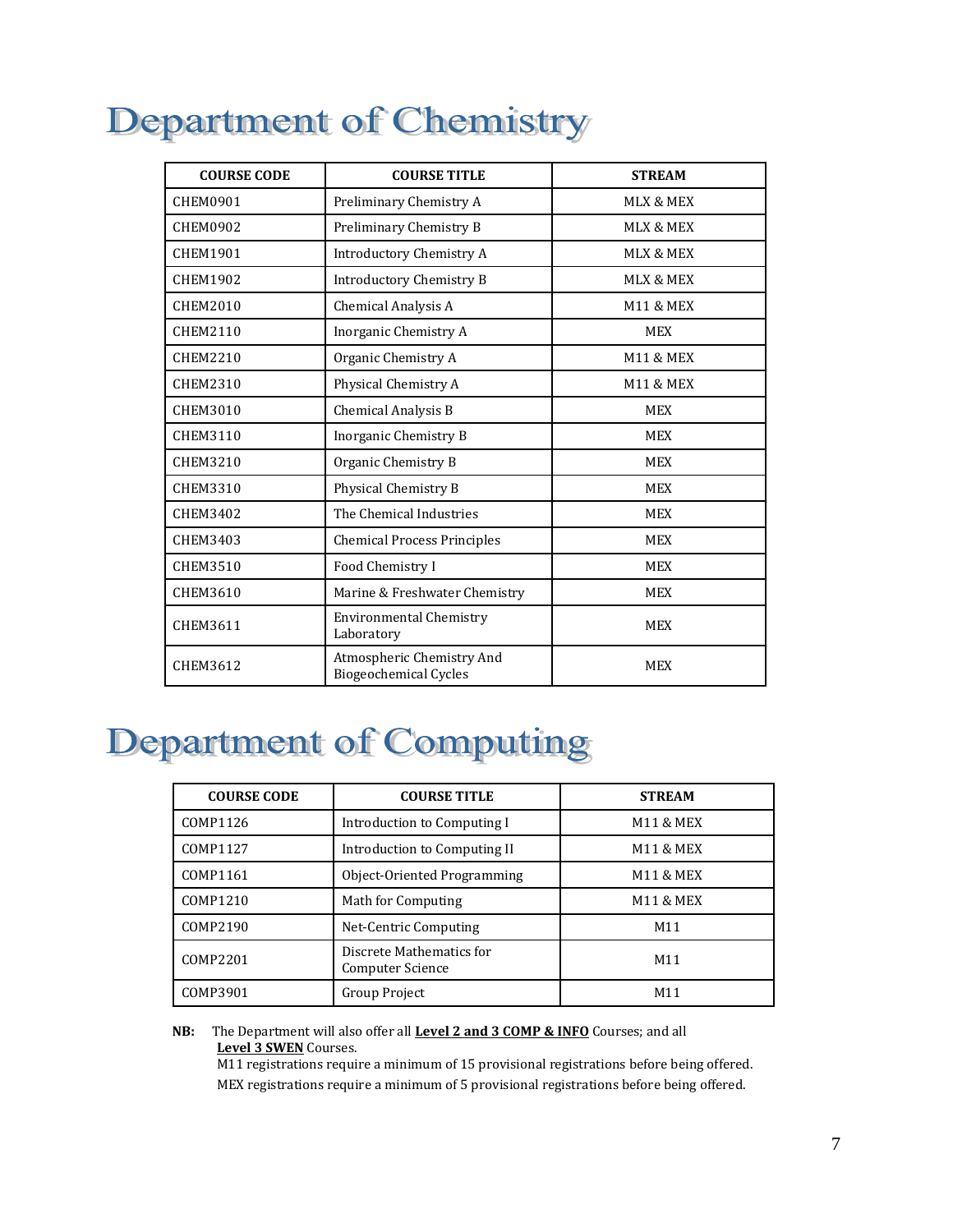# Department of Life Sciences

| <b>COURSE CODE</b> | <b>COURSE TITLE</b>                 | <b>STREAM</b> |
|--------------------|-------------------------------------|---------------|
| BIOL0011           | Prelim Biology I                    | MEX           |
| <b>BIOL0012</b>    | Prelim Biology II                   | MEX           |
| BIOL1017           | Cell Biology                        | <b>MEX</b>    |
| <b>BIOL1018</b>    | Molecular Biology & Genet           | <b>MEX</b>    |
| <b>BIOL1262</b>    | Living Organisms I                  | <b>MEX</b>    |
| <b>BIOL1263</b>    | Living Organisms II                 | <b>MEX</b>    |
| AGSL2401           | Management of Soils                 | MEX           |
| BIOL2401           | Research Skills                     | <b>MEX</b>    |
| BIOL2402           | Biometry                            | <b>MEX</b>    |
| <b>BIOL2403</b>    | Ecology                             | <b>MEX</b>    |
| BIOL2404           | Molecular & Population Genetics     | <b>MEX</b>    |
| <b>BIOL2406</b>    | <b>Eukaryotic Microbiology</b>      | MEX           |
| BIOL2407           | <b>Biological Evolution</b>         | <b>MEX</b>    |
| <b>BIOL2408</b>    | Diving for Scientists               | M11           |
| BOTN2401           | Plant Form & System                 | <b>MEX</b>    |
| BOTN2402           | Physiology of Plants                | <b>MEX</b>    |
| Z00L2403           | Maintenance Systems                 | <b>MEX</b>    |
| Z00L2404           | <b>Coordination &amp; Control</b>   | <b>MEX</b>    |
| AGBU3008           | Internship                          | M11           |
| AGBU3012           | Research Project                    | M11           |
| AGCP3407           | Postharvest Tech                    | <b>MEX</b>    |
| <b>BIOL3400</b>    | <b>Issues in Conservation</b>       | <b>MEX</b>    |
| BIOL3403           | <b>Biology of Soil</b>              | <b>MEX</b>    |
| <b>BIOL3404</b>    | Virology                            | <b>MEX</b>    |
| <b>BIOL3405</b>    | Pest Ecology & Management           | <b>MEX</b>    |
| <b>BIOL3406</b>    | <b>Freshwater Biology</b>           | <b>MEX</b>    |
| BIOL3407           | Oceanography                        | MEX           |
| <b>BIOL3408</b>    | <b>Coastal Ecosystems</b>           | MEX           |
| BIOL3409           | Caribbean Coral Reefs               | <b>MEX</b>    |
| <b>BIOL3410</b>    | <b>Water Pollution</b>              | <b>MEX</b>    |
| BIOL3411           | Research Project                    | M11           |
| BIOL3413           | <b>Biology Project</b>              | M11           |
| BOTN3401           | Principles of Pl Biotech            | MEX           |
| BOTN3402           | <b>Plant Breeding</b>               | MEX           |
| BOTN3403           | <b>Fundamentals of Horticulture</b> | MEX           |
| BOTN3404           | <b>Economic Botany</b>              | $MEX$         |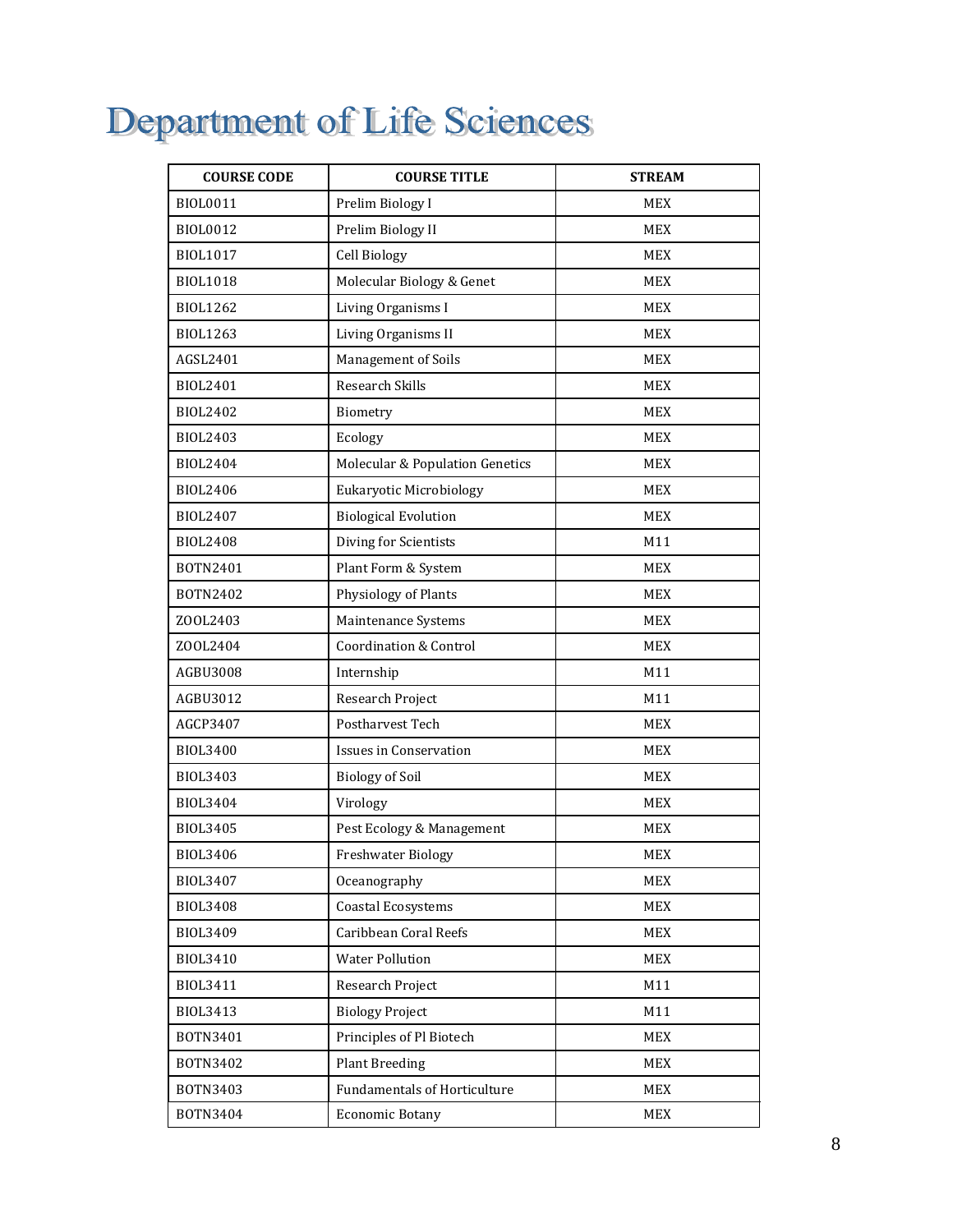# Department of Life Sciences cont'd

| <b>COURSE CODE</b> | <b>COURSE TITLE</b>               | <b>STREAM</b> |
|--------------------|-----------------------------------|---------------|
| BOTN3405           | Plant Ecophysiology               | <b>MEX</b>    |
| BOTN3406           | <b>Tropical Forest Ecology</b>    | <b>MEX</b>    |
| ZOOL2402           | <b>Animal Physiology</b>          | <b>MEX</b>    |
| Z00L3403           | Entomology                        | <b>MEX</b>    |
| Z00L3404           | Parasitology                      | <b>MEX</b>    |
| Z00L3405           | Vertebrate Biology                | <b>MEX</b>    |
| Z00L3406           | Immunology                        | MEX           |
| ZOOL3407           | Human Biology                     | <b>MEX</b>    |
| Z00L3408           | Sustainable Use                   | <b>MEX</b>    |
| Z00L3409           | Aquaculture                       | <b>MEX</b>    |
| BIOL0011           | Prelim Biology I                  | <b>MEX</b>    |
| BIOL0012           | Prelim Biology II                 | <b>MEX</b>    |
| <b>BIOL1017</b>    | Cell Biology                      | <b>MEX</b>    |
| <b>BIOL1018</b>    | Molecular Biology & Genet         | <b>MEX</b>    |
| <b>BIOL1262</b>    | Living Organisms I                | <b>MEX</b>    |
| <b>BIOL1263</b>    | Living Organisms II               | <b>MEX</b>    |
| AGSL2401           | Management of Soils               | <b>MEX</b>    |
| BIOL2401           | <b>Research Skills</b>            | <b>MEX</b>    |
| <b>BIOL2402</b>    | Biometry                          | <b>MEX</b>    |
| BIOL2403           | Ecology                           | <b>MEX</b>    |
| <b>BIOL2404</b>    | Molecular & Population Genetics   | <b>MEX</b>    |
| <b>BIOL2406</b>    | Eukaryotic Microbiology           | <b>MEX</b>    |
| BIOL2407           | <b>Biological Evolution</b>       | <b>MEX</b>    |
| <b>BIOL2408</b>    | Diving for Scientists             | M11           |
| BOTN2401           | Plant Form & System               | <b>MEX</b>    |
| BOTN2402           | Physiology of Plants              | <b>MEX</b>    |
| Z00L2403           | Maintenance Systems               | MEX           |
| Z00L2404           | <b>Coordination &amp; Control</b> | <b>MEX</b>    |
| AGBU3008           | Internship                        | M11           |
| AGBU3012           | Research Project                  | M11           |
| AGCP3407           | Postharvest Tech                  | MEX           |
| <b>BIOL3400</b>    | <b>Issues in Conservation</b>     | MEX           |
| <b>BIOL3403</b>    | <b>Biology of Soil</b>            | <b>MEX</b>    |
| <b>BIOL3404</b>    | Virology                          | <b>MEX</b>    |
| <b>BIOL3405</b>    | Pest Ecology & Management         | MEX           |
| BIOL3406           | Freshwater Biology                | MEX           |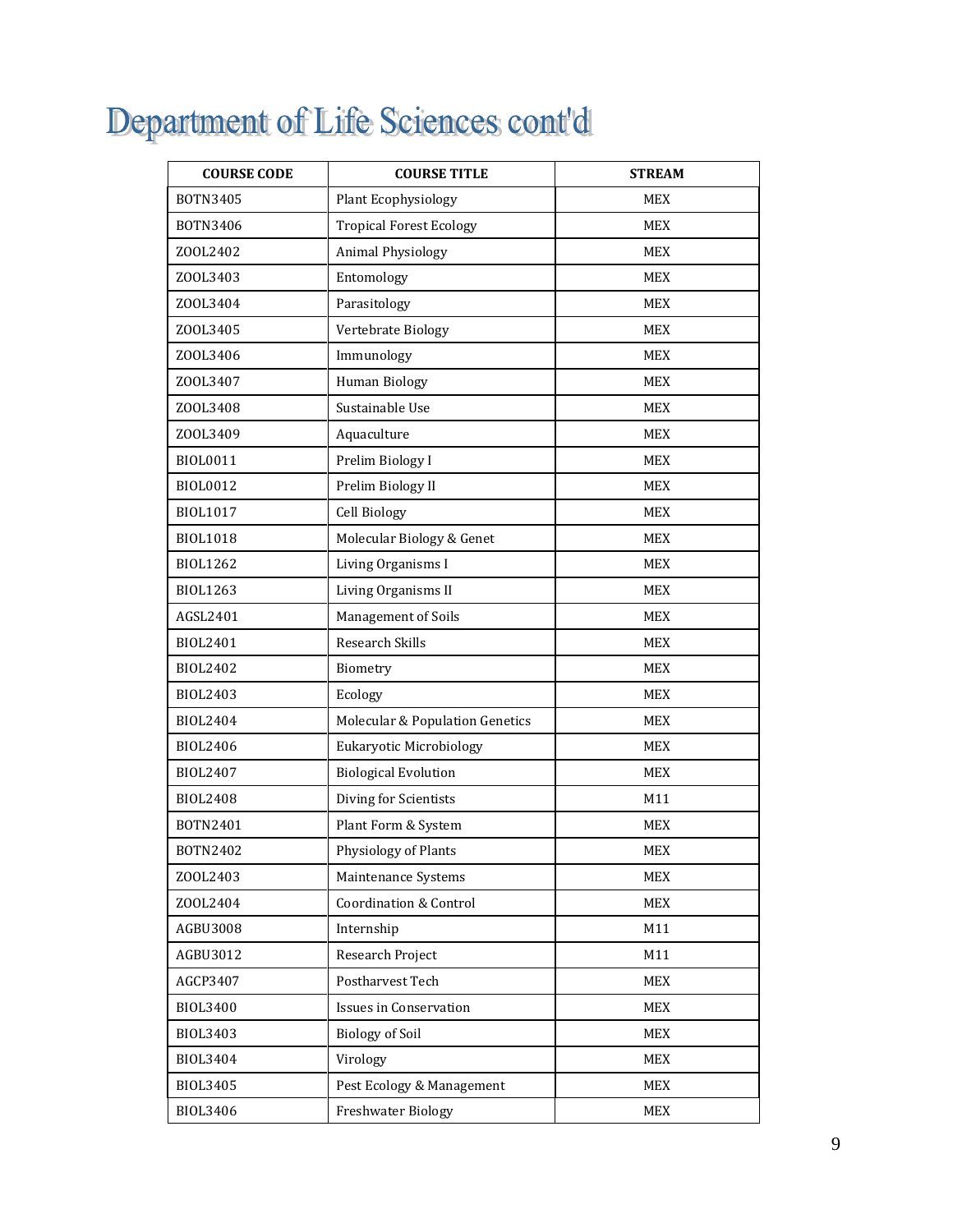# Department of Life Sciences cont'd

| <b>COURSE CODE</b> | <b>COURSE TITLE</b>                 | <b>STREAM</b> |
|--------------------|-------------------------------------|---------------|
| <b>BIOL3407</b>    | Oceanography                        | <b>MEX</b>    |
| <b>BIOL3408</b>    | <b>Coastal Ecosystems</b>           | <b>MEX</b>    |
| BIOL3409           | Caribbean Coral Reefs               | <b>MEX</b>    |
| <b>BIOL3410</b>    | <b>Water Pollution</b>              | <b>MEX</b>    |
| BIOL3411           | Research Project                    | M11           |
| BIOL3413           | <b>Biology Project</b>              | M11           |
| BOTN3401           | Principles of Pl Biotech            | <b>MEX</b>    |
| BOTN3402           | Plant Breeding                      | <b>MEX</b>    |
| BOTN3403           | <b>Fundamentals of Horticulture</b> | <b>MEX</b>    |
| BOTN3404           | <b>Economic Botany</b>              | <b>MEX</b>    |
| BOTN3405           | Plant Ecophysiology                 | <b>MEX</b>    |
| BOTN3406           | <b>Tropical Forest Ecology</b>      | <b>MEX</b>    |
| ZOOL2402           | <b>Animal Physiology</b>            | <b>MEX</b>    |
| ZOOL3403           | Entomology                          | <b>MEX</b>    |
| ZOOL3404           | Parasitology                        | <b>MEX</b>    |
| Z00L3405           | Vertebrate Biology                  | <b>MEX</b>    |
| Z00L3406           | Immunology                          | <b>MEX</b>    |
| Z00L3407           | Human Biology                       | <b>MEX</b>    |
| Z00L3408           | Sustainable Use                     | <b>MEX</b>    |
| Z00L3409           | Aquaculture                         | <b>MEX</b>    |

**NB:** The Course list offering is Subject to Review by the Department of Life Sciences.